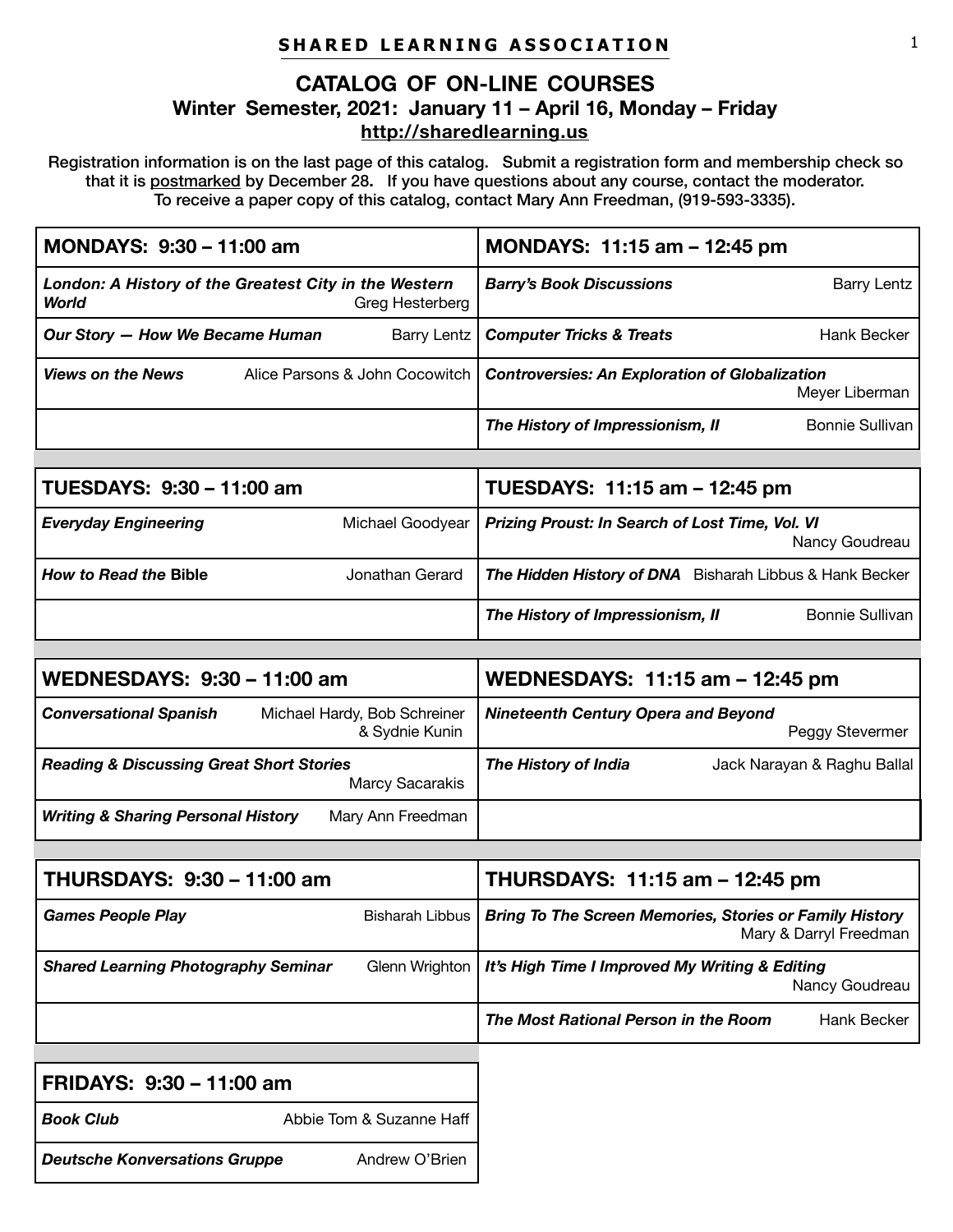## **LONDON: A HISTORY OF THE GREATEST CITY IN THE WESTERN WORLD** Moderator:

Greg Hesterberg (513-304-590). Samuel Johnson once wrote "a man who is tired of London is tired of Life. For there is in London all that life can afford." Come join and see why even today that still rings true. This 24-lecture series from the Great Courses will be presented in two, thirty-minute lectures per class, followed by group discussion. Each lecture includes both history and travelogue, from its 2,000 year-old beginnings to the London that is post-Brexit. The city is the one place that perhaps has had the greatest impact on history itself. For a brief introduction, go to this audio link and listen [as Dr. Buckholz discusses his series: https://](https://youtu.be/vJDwQ2_2S18) youtu.be/vJDwQ2\_2S18 **NOTE:** Class is limited to 18 participants.

**OUR STORY – HOW WE BECAME HUMAN**

Moderator: Barry Lentz (919). We will use the first two meetings to read A Pocket History of Human Evolution: How We Became Sapiens by Silvana Condemi and François Savatier, which participants must purchase. The book is an excellent, brief (116 pages, \$7 on Amazon) synopsis of current theories (2019) about human evolution. Participants will prepare notes/questions on each day's reading and lead discussions thereof. Then, we will view (two lectures per day) and discuss The Rise of Humans: Great Scientific Debates, a Great Course by John Hawks of the University of Wisconsin-Madison. Hawks examines many questions and controversies that led to the current theories summarized by Condemi and Savatier.

**VIEWS ON THE NEWS** Moderators: Alice Parsons (919-642-880) and John Cocowitch . Our open round table format allows for the respectful discussion of events at the worldwide, national, state and local levels. During each meeting, a vounteer(s) presents current topics for the exchange of ideas, in order to share and learn. The conversations and information exchanges are respectfully managed by Alice and John, using pre-established general operation guidelines to ensure that meeting etiquette and decorum are followed. **NOTES**: **\***Class is limited to 20 participants. **\***Students new to the course are welcome.

# **MONDAYS 9:30 am – 11:00 am MONDAYS 11:15 am – 12:45 pm**

**BARRY'S BOOK DISCUSSIONS** Moderator: Barry Lentz (919-824-8808). will read and discuss roughly 25-30 pages per week of Isabelle Wilkerson's new social commentary Caste: The Origins of Our Discontent. She has provided a thoughtprovoking look at how the American caste system, like other better-known systems in India and Nazi Germany, has led to the racial injustice extant in today's America. You will need to purchase the book: Amazon: \$13.59; Kindle, \$19.24; Hardcover (>9000 reviews, 5.0 rating). Active participation by class members is welcomed and expected. This will definitely be a shared learning class!

#### **COMPUTER TRICKS & TREATS** Moderator: Hank Becker (

Each week Hank or another member of the class will present ideas for becoming an expert user of one of the major computer or tablet platforms—Macintosh, Windows, or iOS (iPad). By using Zoom screen sharing, the presenter will demonstrate various "tricks" for using built-in and third-party applications, web browsers, and web sites. For example, editing pdf files; translating videos from one format to another; saving webpages as pdf files; copying files from one device to another (as well as sharing website tabs between devices); setting up your own keyboard shortcuts; using multiple monitors and multiple"spaces"; using options in system preferences and control panels; and using browser add-ons. These "tricks" become "treats" when they become second-nature in your use of this amazing technology. The allocation of weeks among the three platforms will depend on the interests of those who enroll and the ability of class members to share their expertise. Intended for those already proficient in the basic use of their computer.

#### **CONTROVERSIES** Moderator: Meyer Liberman (919) This is a

seminar-type, discussion-oriented course, based on the careful reading of chapters in our selected book: OPEN: The Progressive Case for Free Trade, Immigration and Capital by Kimberly Causing. This controversial issue is still being debated today on the pros and cons of a world that offers progressive policies. What nations and segments of people within each nation benefit from such implementation and which may lose? Causing's well-reviewed book "analyzes the effects of globalization" and presents the progressive's case which will be debated and analyzed during this class. Also, we'll select supplemental articles and/or chapters to read for extra background. Participants will be expected to present and moderate at least one week's reading selection during the semester. **NOTE**: To promote discussion, class is limited to 15 participants.

**THE HISTORY OF IMPRESSIONISM, II** Moderator: Bonnie Sullivan During the Fall 2020 term, we studied the early work of Manet, Monet, Renoir, Degas, Caillebotte, and Cassatt - artists who became known as the Impressionists. In the Winter 2021 term, we will examine paintings by Gauguin, Van Gogh, and Toulouse-Lautrec, as well as later work by Manet, Monet Renoir, Degas, and Pissarro. Bonnie will: **\***conduct discussions, based on the informative lectures from a Great Courses series (one per meeting); **\***lead visual analyses of paintings by artists from the lecture; **\***show short videos by Khan Academy art historians (1-2 each meeting). The course will conclude with lectures on the art movements emerging from Impressionism: Post-Impressionism, Expressionism, Cubism, Abstraction, Dadaism and Surrealism. **NOTES**: **\***Class is limited to 24 participants. **\***Class members from the Fall 2020 semester have priority if they register by December 24.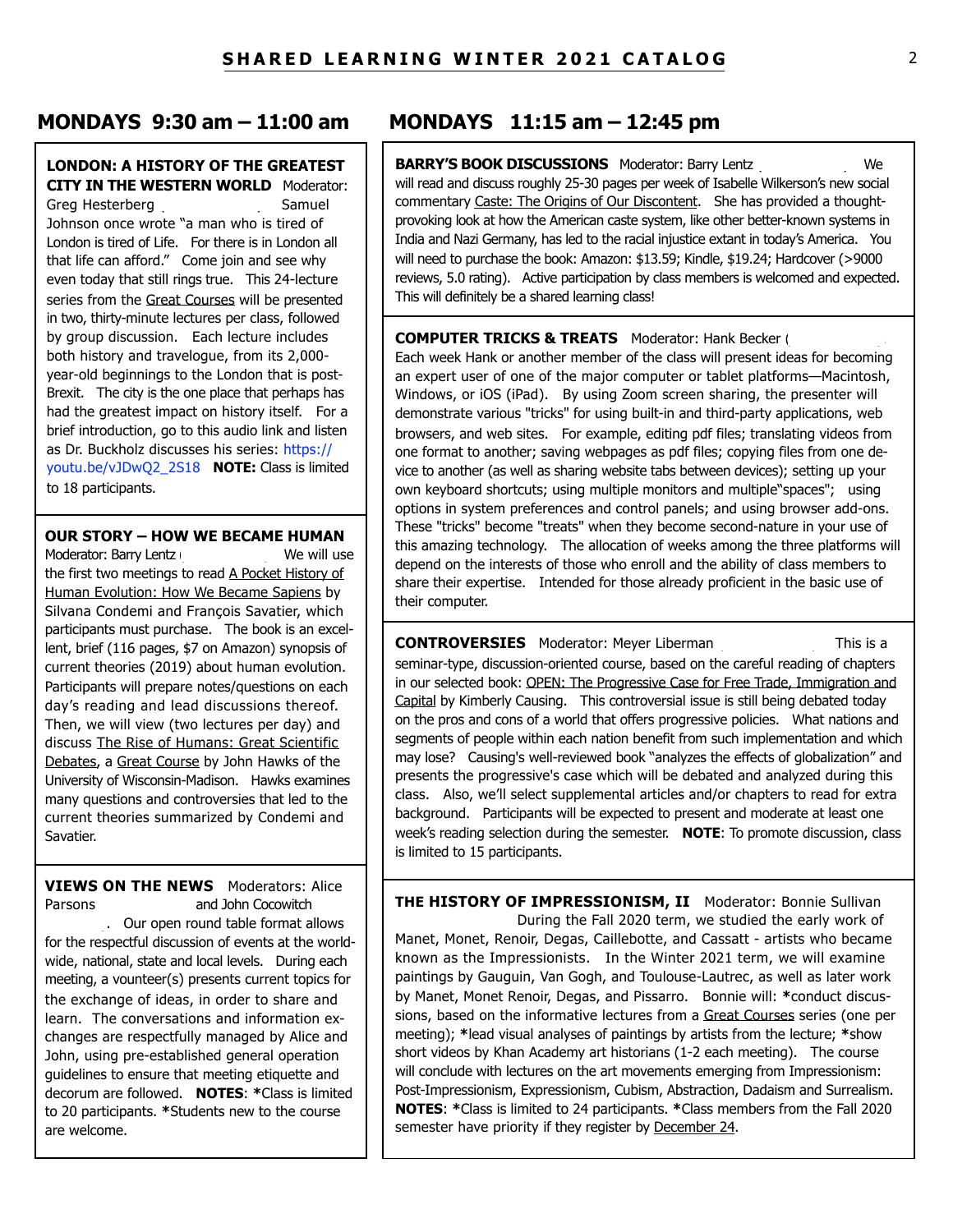#### **EVERYDAY ENGINEERING, a Course Continuation from**

**Winter, 2020** Moderator: Michael Goodyear

Professor Stephen Ressler (from the Great Courses) will increase our appreciation of the function and design of the many things we take for granted in modern everyday life, such as, the structure of buildings, water management, energy, generation and delivery of power, and the devising of communication systems. Mike will show two lectures per meeting with time for discussion.

**HOW TO READ THE BIBLE** Moderator: Rabbi Jonathan Gerard **Canadia Constructs** The Hebrew Bible is not a single book, but rather a library of 24 books from ancient Judea and Babylon (today's Iraq), attaining their present forms from 538 BCE to 200 CE. This course will present audio lectures by renowned Harvard scholar James Kugel, who will work chronologically through the Hebrew Bible, exploring both **\***how Orthodox/traditional scholars interpret the Bible as "sacred"; and **\***how modern interpreters use political science, sociology, psychology, economics, and archeology to interpret the text and reconstruct its time and place. The original authors of the Bible sought to understand the world in which they lived and the meaning of their lives. So shall we, as a class, respond in our own way, to the same questions they sought to answer. We will listen to one or two lectures per class, depending on time — giving priority to class discussion.

# **TUESDAYS 9:30 am – 11:00 am TUESDAYS 11:15 am – 12:45 pm**

# **PRIZING PROUST: IN SEARCH OF LOST TIME, Vol. VI**

Moderator: Nancy Goudreau (703) 2032 We continue to relish the sumptuous, but challenging prose of Marcel Proust (1871-1922) in his final volume of In Search of Lost Time, titled Time Regained, Vol. 6. If you have read Volumes  $I - 5$ , you are welcome to attend our weekly readings and discussions, based on our reviewing 35 pages per week in Vol. 6. For sure, in 2021, our loyal group will heartily toast our efforts, since we began this course, reading Volume I, in Fall of 2018. We continue to use the Modern Library editions, C. K. Scott Moncrieff & Terrance Kilmartin, English translation.

**THE HIDDEN HISTORY OF DNA** Moderators: Hank Becker (919-932-7356) & Bisharah Libbus (919-771-6567). Genetic information has expanded and impacted fields as diverse as criminology, medicine, archaeology, and evolution, among others. Does that leave you puzzled and confused? This course from the Great Courses (by the engaging lecturer and award-winning author Sam Kean) will provide some foundation to dispel the fog as it covers: **\***the structure of DNA; **\***the decoding of the genetic code; **\***the human genome project; **\***epigenetics and gene regulation; **\***the use of DNA sequences to reveal biological history; and **\***personalized medicine. Bisharah and Hank will show one lecture per meeting and provide supplemental material with adequate discussion time.

**THE HISTORY OF IMPRESSIONISM, II** Moderator: Bonnie Sullivan (Sullivan Connie Sullivan Connie Sullivan Connection Connection During the Fall 2020 term, we studied the early work of Manet, Monet, Renoir, Degas, Caillebotte, and Cassatt - artists who became known as the Impressionists. In the Winter 2021 term, we will examine paintings by Gauguin, Van Gogh, and Toulouse-Lautrec, as well as later work by Manet, Monet, Renoir, Degas, and Pissarro. Bonnie will: **\***conduct discussions, based on the informative lectures from a Great Courses series (one per meeting); **\***lead visual analyses of paintings by artists from the lecture; **\***show short videos by Khan Academy art historians (1-2 each meeting). The course will conclude with lectures on the art movements emerging from Impressionism: Post-Impressionism, Expressionism, Cubism, Abstraction, Dadaism and Surrealism. **NOTES**: **\***Class is limited to 24 participants. **\***Class members from the Fall 2020 semester have priority, if they register by December 24.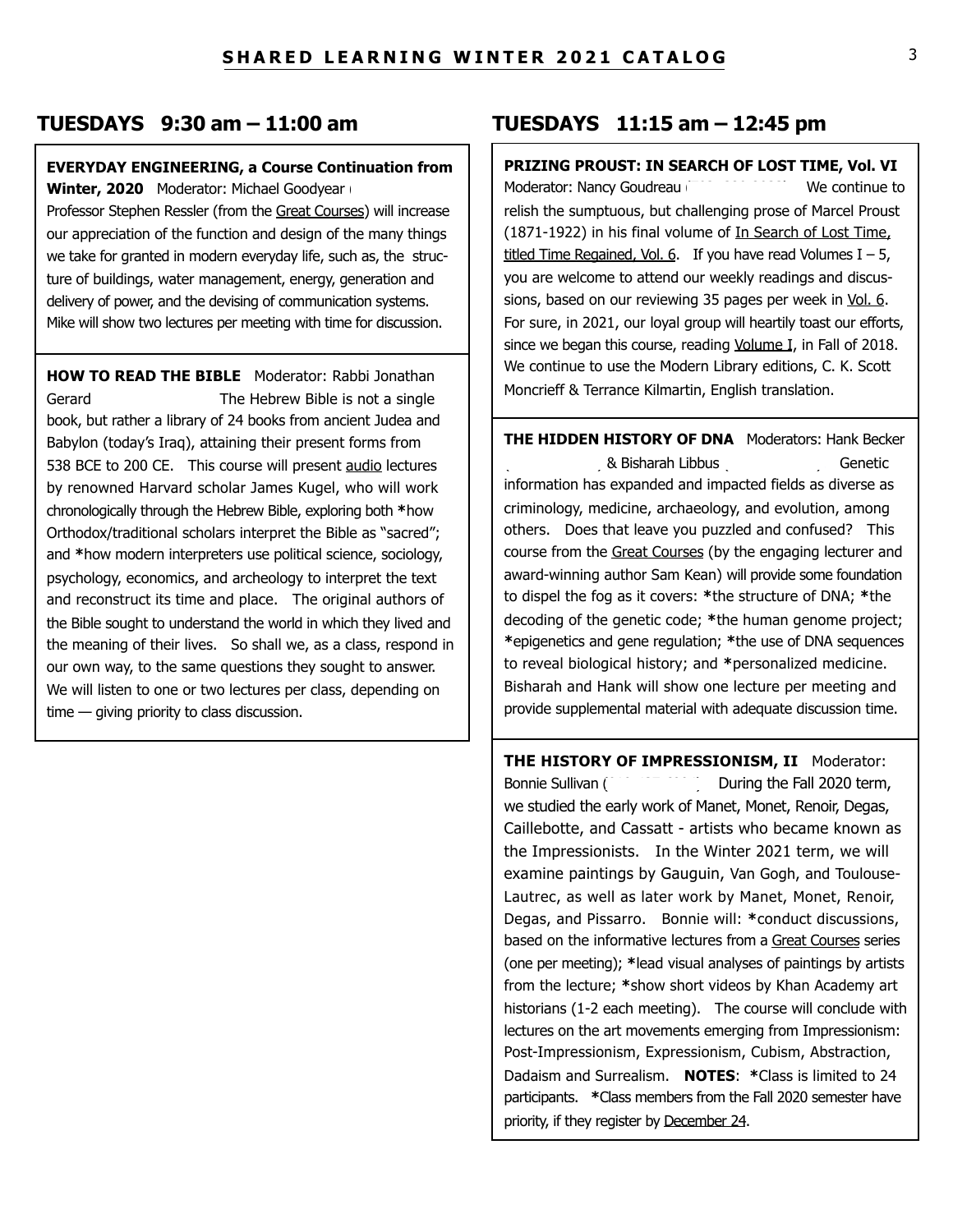# **CONVERSATIONAL SPANISH** Co-Moderators: Michael

Hardy (919-5), Bob Schreiner (919-829-0862) & Sydnie Kunin (919). This informal group-led class is intended for people at a more or less intermediate Spanish level. Our goal for each meeting is to stimulate group conversations about whatever topic or idea has been selected by the class member who has volunteered to suggest the direction for that particular day. Each course participant is expected to organize and informally host one class. This role is one of either choosing materials to read or suggesting topics for conversations. Our group has at least one native Spanish speaker. At our various levels, are all willing to participate and comfortable in giving information and asking for help. **NOTES**: **\***Class is limited to 15 participants. **\***Students previously enrolled have priority in registration.

**READING & DISCUSSING GREAT SHORT STORIES** Modertor: Marcy Sacarakis (610-428). Class members will discuss one story each week from the O'Henry Prize Stories 2017, which is available for purchase from local bookstores or Amazon. We will participate in in-depth discussions about the author, writing style, plot, characters and their development, and the story's relevance to us. Members of the class will take turns leading the discussion. Each class ends with a poetry reading chosen by a participant. **NOTES: \***To facilitate discussion, class is limited to 15 participants. **\***Students previously enrolled have priority for registration.

**WRITING & SHARING PERSONAL HISTORY** Moderator: Mary Ann Freedman (919). Only we can document our personal experiences, reactions and perceptions during such dynamic times. We will support each other's individual efforts to record in writing what we have lived through and to encourage and aid our developing sense of accomplishments. All will: **\***write about episodes and decisions made in our lives; **\***read aloud our writing; **\***listen to everyone; and **\***appreciate the telling of the experience(s) and/or insights. Also, we will be able to share illustrations and photos on-line. **NOTES**: **\***Class is limited to 20 participants. **\***Students new to this course are welcome.

# **WEDNESDAYS 9:30 – 11:00 am WEDNESDAYS 11:15 am – 12:45 pm**

# **NINETEENTH CENTURY OPERA AND BEYOND**

Moderator: Peggy Stevermer (919-920-92) Opera is for many music lovers the ultimate musical form, encompassing many, and sometimes all, the elements of the performing arts, i.e.: acting, scenery, costume, and sometimes dance or ballet, as well as orchestral, choral and solo music as the base. If you enjoy musical theater, think about "taking the plunge" to explore the world of opera. Using a variety of videos, recordings and period drawings/paintings, Peggy will share a sampling of operas, written during the 1800s and early 1900s. In particular, we'll delve into a study of the composers and the librettists – their origins, lives, and inspiration. From Beethoven's only opera, the political drama, Fidelio (1803), to Donizetti's great comic masterpiece Don Pasquale (1843) and through Pelléas et Mélisande by Debussy (1902), we'll enjoy the stories, the music and the lives of those involved in creating such masterpieces.

**THE HISTORY OF INDIA** Moderators: Raghu Ballal (919-260-4619) & Jack Narayan (315-806-6032). This course will start with four lectures (Great Courses) from the early history of India till the Indus Valley Civilization (3000-1500 BCE). Then we take you to modern history, relating the transition from the late Mughal system to the rule of the East India Company in the 1700s, to the rise of British Power in the Indian subcontinent. We will examine how a small commercial enterprise was able to become THE master of India within two generations and trace the impact of the colonial structures, attitudes and policies upon the cultures, religions and the Indian economy that led to the rise of Indian nationalism. Along the way, we will learn about some dominant personalities: Mohandas Gandhi, Jawaharlal Nehru, Mohammad Ali Jinnah and British Viceroys, Lord Curzon and Lord Mountbaten. This course will conclude with a look at the partition of India in 1947 and a final assessment how colonial rule set India on its path to economic growth and its current global power status. Raghu and Jack will present Great Courses lectures, two per class, with time allotted for discussion.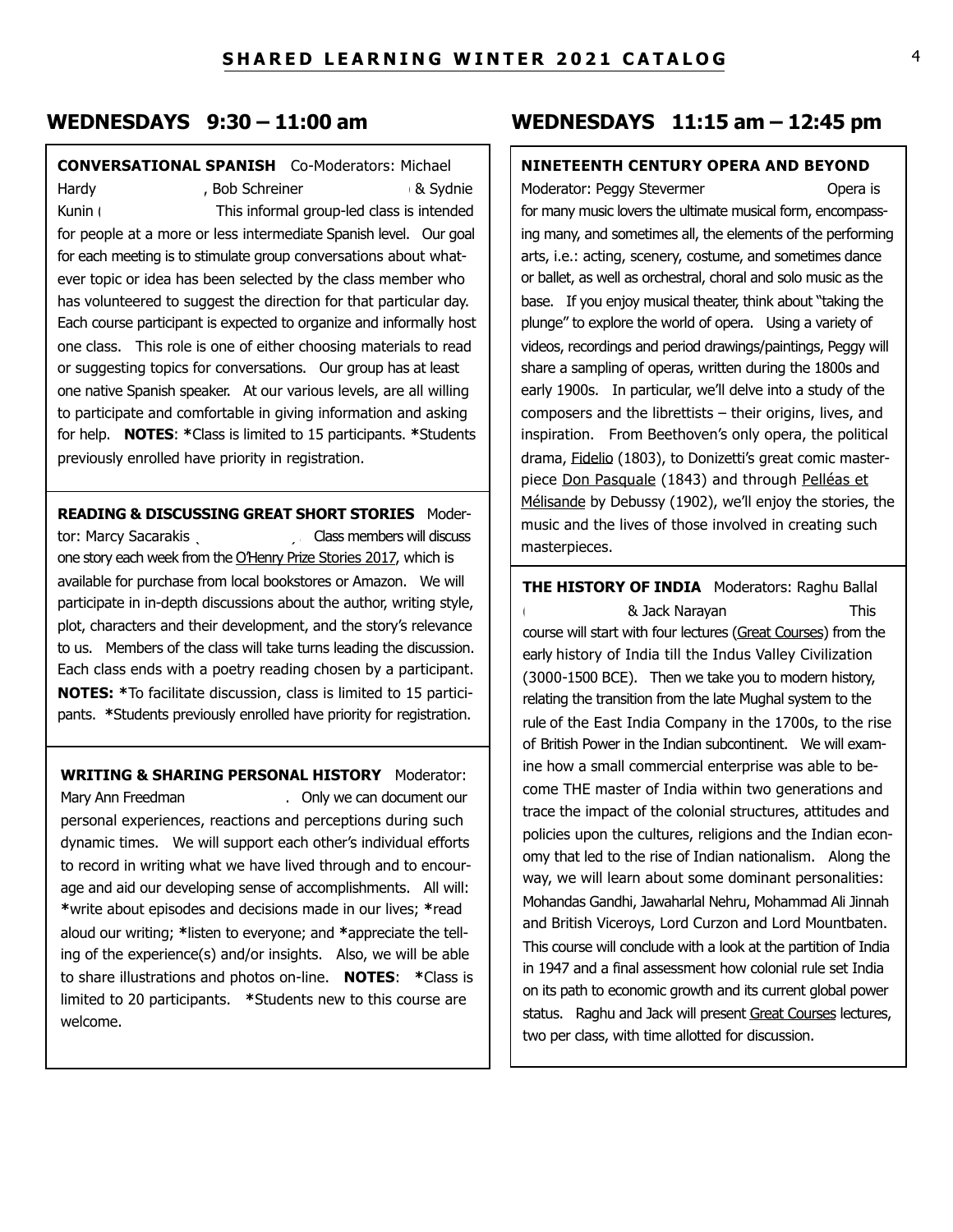# **GAMES PEOPLE PLAY** Moderator: Bisharah Libbus (919) Ever wonder how to

make sense of the "games" that people and organizations around us engage in, in order to get what they want, either for the long- or short term? This Great Courses series of lectures will introduce modern game theory which studies how interactive decision-making takes place among competing players, thereby helping us identify and understand the players' strategic moves. We will be introduced to tools of analysis and their application in such diverse fields as personal relations, business competition, bargaining, voting and war. Bisharah will show two lectures per meeting, plus share supplemental materials. Class discussion will be encouraged.

#### **SHARED LEARNING PHOTOGRAPHY**

**SEMINAR** Moderator: Glenn Wrighton . Novice and expert photographers will meet to explore photographic topics selectlected by the group, as well as photos taken by participants. Topics areas may include photo editing, tips for taking photos, digital camera technology and sharing photos – explored with lecture, videos, discussion and live demonstration as appropriate. **NOTES: \***Every OTHER Thursday, beginning September 17th. **\***Students new to this course are welcome.

### **THURSDAYS 9:30 am – 11:00 am THURSDAYS 11:15 am – 12:45 pm**

## **BRING TO THE SCREEN MEMORIES, STORIES OR FAMILY HISTORY**

Co-Moderators: Mary & Darryl Freedman: Mary (919-593) and Darryl (919-593-3335) <sup>233</sup>34). Do you have a life experience or adventure you'd like to share with family or friends? Did you get lost in a foreign country or on a hike, live through a war or have a family legend that you'd like to pass along to your grandchildren? In this pro-active course, Darryl and Mary will guide you to convert your films, photos, and memories into 5-10 minute videos that you can share on YouTube, social media or various cloud files. **NOTE:** Class is limited to 8 participants.

#### **IT'S HIGH TIME I IMPROVED MY WRITING & EDITING** Moderator:

Nancy Goudreau (703-329). In this present on-line environment, are you challenged by important writing tasks, e.g., **\***creating or maintaining relationships; **\***contributing to local organizations; or **\***expressing opinions or autotobiographical experiences? Or, perhaps you finally have the time to develop some delayed literary or non-fiction projects, but your lack of confidence is blocking your efforts. You feel stymied when you are: **\***just beginning and/or organizing your thoughts; **\***constructing paragraphs, sentences and phrases; **\***choosing precise language; or **\***using formal language, instead of your typically informal speech. This pro-active course will be based on the needs of its participants, as demonstrated by their written samples done at home … paragraph(s) based on generic topics, one half to one hour's worth of home writing per week. During class, we will review and edit all samples, in order to build objectivity in editing our work and to appreciate the gradual improvement in writing by our classmates and ourselves. As needed, we'll review any grammar rules and editing strategies. **NOTE: \***Class is limited to eight participants.

**THE MOST RATIONAL PERSON IN THE ROOM** Moderator: Hank Becker, (1. This series of 24 lectures from the Great Courses provides an engaging set of ideas and mental exercises in creative thinking, logical inference, decision-making, conceptual visualization, thought experiments, and argument. The course emphasizes reasoning in the social context, i.e., how to: **\***use the wisdom of crowds; **\***analyze the flow of thought in a debate; and **\***defuse fallacious reasoning, deflate rhetoric, and get past opinion polarization. A toolkit of thinking methods, such as, decision theory, game theory, probability, and experimental design, are all introduced and applied. Topics include: **\***common errors we make in reasoning; **\***thinking outside the box; **\***heuristics and rhetoric; **\***the use of mental models; and **\***a brief introduction to "the great philosophers." Hank will conduct one or two lectures per class meeting.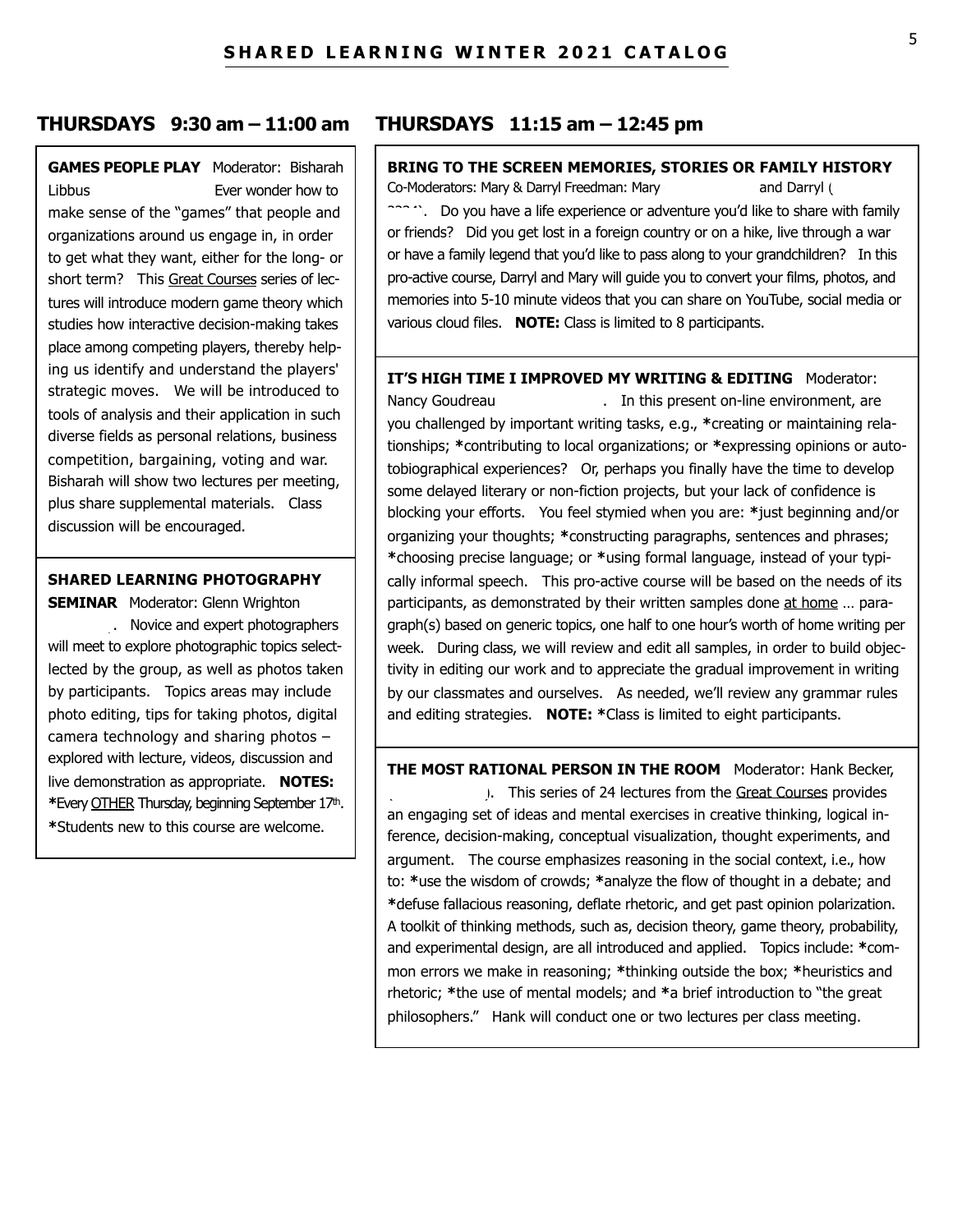### **FRIDAYS 9:30 am – 11:00 am**

**BOOK CLUB** Moderators: Abbie Tom Suzanne Haff (919) Class members from the Winter 2020 term have selected the following titles and voluntary moderators for our Winter 2021 term:

**\*\***February 6, Circe by Madeline Mille. Carolyn is in charge.

**\*\***March 5, Exit West by Mohsin Hamid. Abbie is in charge.

**\*\***April 2, Year of Wonders: A Novel of the Plague by Gerald ine Brooks. Suzanne is in charge.

**NOTES: \***Held first Fridays of the Month. **\***Students new to this group are welcome.

### **DEUTSCHE KONVERSATIONS GRUPPE** Moderator:

Andrew O'Brien (301) For those German speakers who wish to maintain their fluency, this course will provide you with informal and cordial opportunities to converse in German. We'll refer to articles in German newspapers, magazines and select interesting topics about current German and American events. Each class meeting will be conducted entirely in German and not include German grammar instructions. **NOTE:** German speakers new to this course are welcome.

# **SHARED LEARNING BOARD OF DIRECTORS**

| Hank Becker                  | President, Registrar,<br>Website Mgr.             |
|------------------------------|---------------------------------------------------|
| Nancy Goudreau               | Vice President,<br>Curriculum/Catalog Coordinator |
| <b>Barry Lentz</b>           | Secretary                                         |
| Sudhir Pahwa                 | <b>Treasurer</b>                                  |
| <b>Alice Parsons</b>         | Past President                                    |
| Mary Ann Freedman            | <b>Publicity Coordinator</b>                      |
| Anne-Marie<br>Durand-Kennett | <b>Hospitality Coordinator</b>                    |
| David Birnbaum               | Librarian                                         |
| Meyer Liberman               | Lindgren Lecture Coordinator                      |
| Rob David                    | Chair, Finance Committee                          |
| Marsha Back                  | Member at-Large                                   |
| Jonathan Gerard              | Member at-Large                                   |
| Greg Hesterberg              | Member at-Large                                   |
| <b>Bisharah Libbus</b>       | Member at-Large                                   |
| <b>Bonnie Sullivan</b>       | Member at-Large                                   |